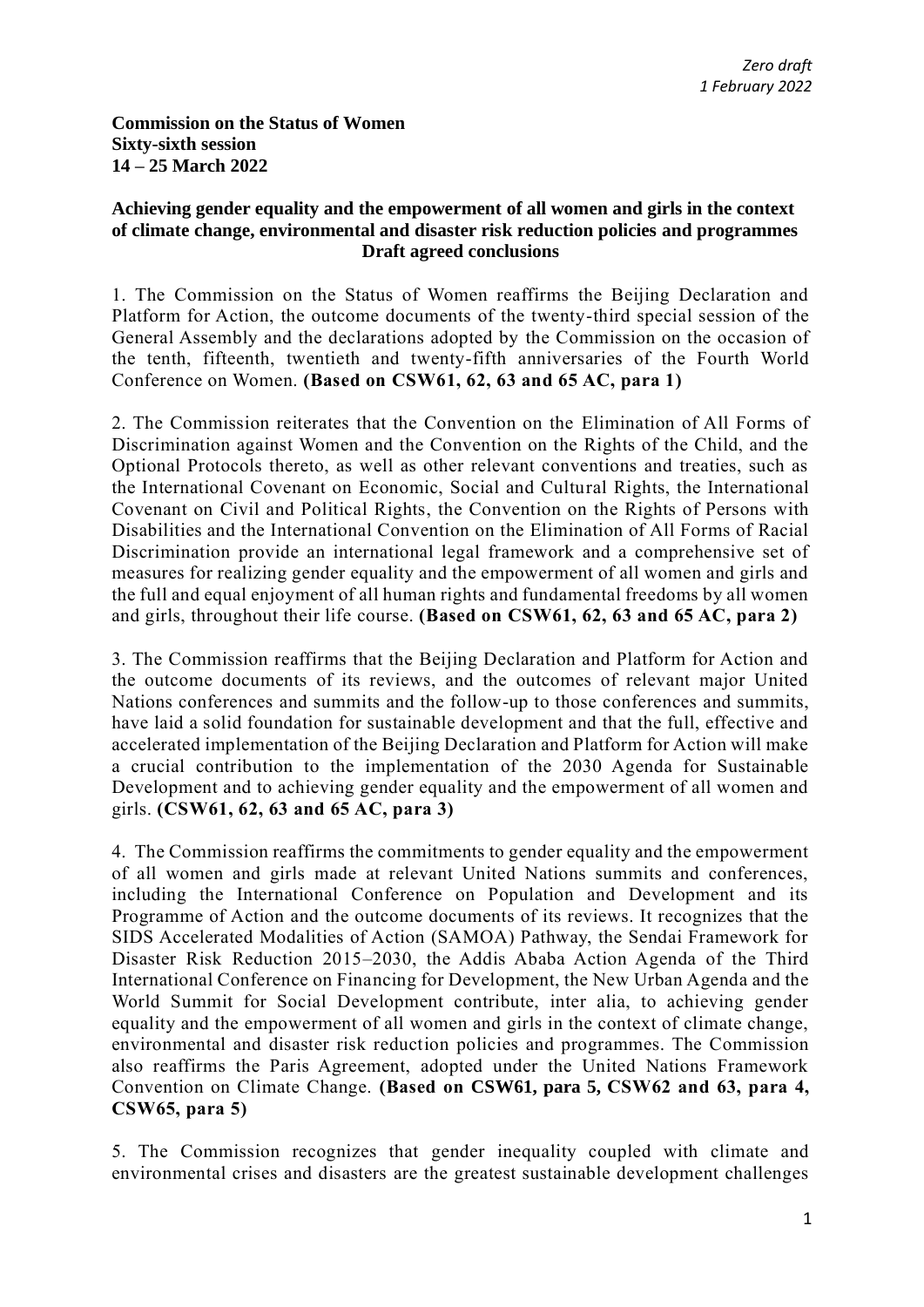of our time, affecting the entire planet and all peoples, with disproportionate impacts on women and girls, especially those in vulnerable and marginalized situations and conflict settings. **(Based on E/CN.6/2022/3, para 2)**

6. The Commission expresses concern that climate and environmental crises and disasters threaten the full realization of human rights, especially the rights to life and dignity, development, a life free from violence and discrimination, an adequate standard of living, the highest attainable standard of physical and mental health, water and sanitation, a healthy environment and others, with acute impacts on women and girls, especially in rural, indigenous and migrant contexts. **(Based on E/CN.6/2022/3, para 4)** 

7. The Commission expresses concern that the economic and social fallout of the coronavirus (COVID-19) pandemic has compounded the impacts of the climate and environment crises and pushed people further behind and into extreme poverty, and women and girls disproportionately so. **(Based on E/CN.6/2022/3, para 2)**

8. The Commission emphasizes that legal and policy frameworks on climate change, environmental and disaster risk reduction should provide a cohesive basis for genderresponsive governance that fulfils the rights and needs of women and girls. It acknowledges that women's and girls' capacities to take action and build resilient futures depend on removing structural barriers and gender gaps and strengthening women's, and especially indigenous women's, access to and control over land and natural resources, and that their participation and leadership are critical for making climate, environmental and disaster risk action more effective. (**Based on E/CN.6/2022/3, para 2 and 23)**

9. The Commission recognizes the need to take an all-of-government approach, based on the coordination and capacity-building of parliamentarians, national gender equality mechanisms, mayors and municipalities and the institutions responsible for climate change, environment and disaster risk reduction and their financing, to enable genderresponsive climate change, environmental and disaster risk reduction policies and programmes. **(Based on E/CN.6/2022/3, para 28)**

10. The Commission emphasizes that women and girls are taking climate and environment action at all levels, yet despite significant contributions, women's participation and leadership fall short of influencing decisions and policies. It expresses concern that women's, and especially young women's, civil society organizations face many barriers to participation and leadership, from shrinking democratic space and diminishing funding to threats to the physical security of their members. **(Based on E/CN.6/2022/3, para 29 and 31)** 

11. The Commission acknowledges that building the resilience of women, their communities and societies to climate change and environmental and systemic risks is part of transforming unsustainable patterns of production and consumption across economies. It also acknowledges that both the natural environment and women's labour are treated as infinite resources that are undervalued despite being essential to all economies and the present and future wellbeing of people and the planet. It further acknowledges that access to social protection, public services and sustainable infrastructure are fundamental for building resilience, although significant gender gaps remain in all areas, and that recognizing, reducing and redistributing unpaid care and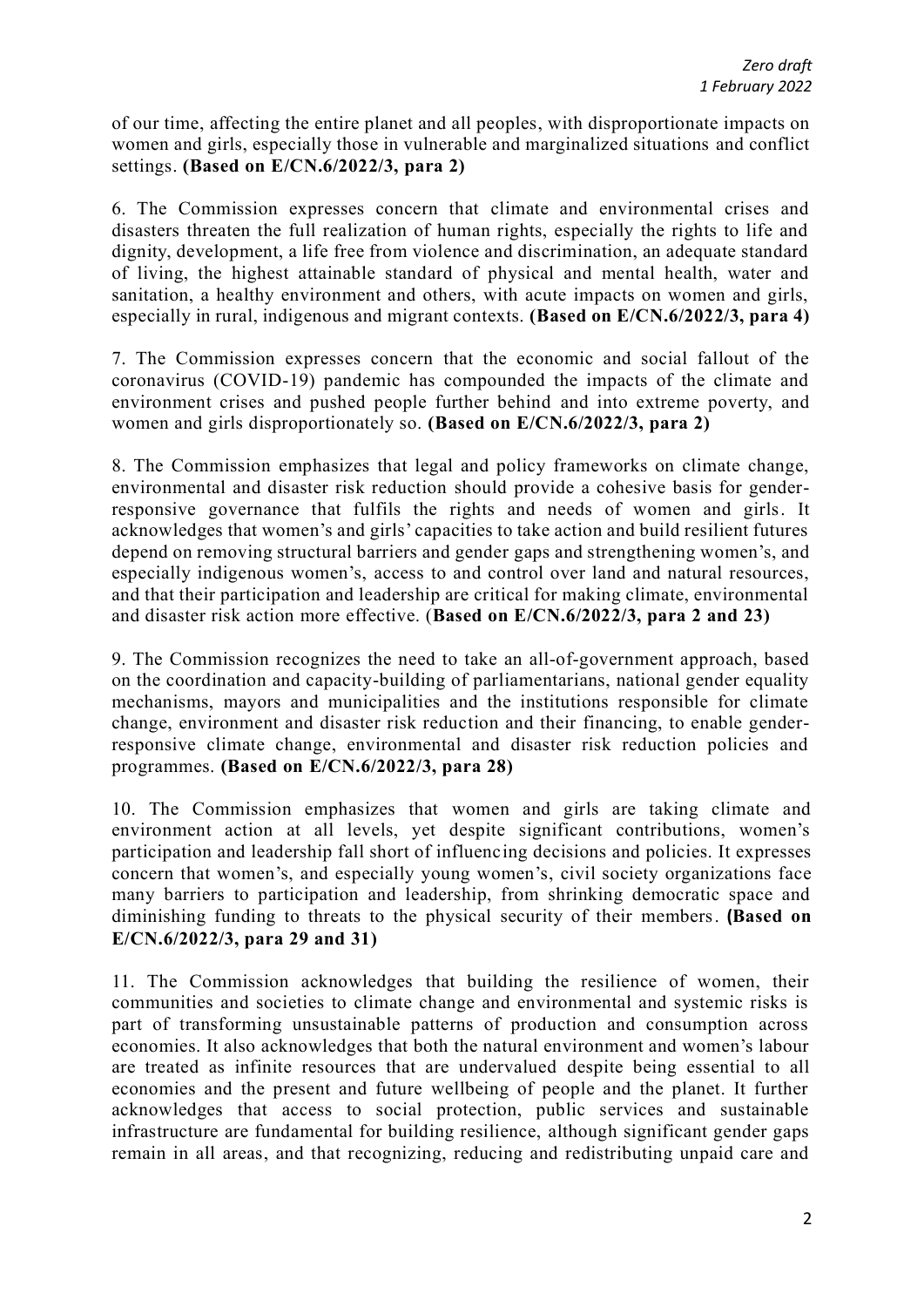domestic work and rewarding and representing paid care work would greatly contribute to this transformation. **(Based on E/CN.6/2022/3, para 36 and 45)**

12. The Commission recognizes that a gender-responsive just transition has the potential to create decent jobs for women and expresses concern that discriminatory social norms and persistent gender gaps in secondary and tertiary education in science, technology, engineering and mathematics and occupational segregation keep young women from attaining quality jobs in the green economy and in climate, environment and disaster risk areas. It emphasizes that closing these gender gaps in access to education, information and skills is key for increasing women's and girls' resilience. **(Based on E/CN.6/2022/3, para 42)**

13. The Commission recognizes that climate stabilization and environmental sustainability with gender equality and care for people and the planet at the centre require significantly increased public and private financing to support countries to shift from fossil-fuel dependent to climate-resilient and low-carbon economies. It also recognizes the principle of common but differentiated responsibilities. It further recognizes that directing financing to women's organizations, cooperatives and enterprises, including women's informal businesses, is essential for advancing gender-responsive climate, environmental and disaster risk reduction initiatives. **(Based on E/CN.6/2022/3, para 32, 33 and 35)**

14. The Commission also recognizes the importance of the full engagement of men and boys as agents and beneficiaries of change, and as strategic partners and allies in the achievement of gender equality and the empowerment of all women and girls in the context of climate change, environmental and disaster risk reduction policies and programmes. **(Based on CSW62 AC, para 45, CSW63 AC, para 46 and CSW65 AC, para 60)**

15. The Commission urges governments at all levels and as appropriate, with the relevant entities of the United Nations system and international and regional organizations, within their respective mandates and bearing in mind national priorities, and invites civil society, inter alia, women's organizations, youth-led organizations, feminist groups, the private sector, national human rights institutions, where they exist, and other relevant stakeholders, as applicable, to take the following actions: **(Based on CSW62 AC, para 46, CSW63 AC, para 47 and CSW65, para 61)**

*Integrating gender perspectives into climate change, environmental and disaster risk reduction policies and programmes*

(a) Fulfil existing commitments and obligations under the Rio conventions and the Sendai Framework related to climate change, environment and disaster risk reduction in a holistic and integrated manner, taking fully into account their gender action plans and calling for the creation of such plans where there are none and integrating gender perspectives into nationally determined contributions, national and local strategies for disaster risk reduction and the post-2020 global biodiversity framework to be adopted at the fifteenth session of the Conference of the Parties to the Convention on Biological Diversity; **(E/CN.6/2022/3, para 57 (a))**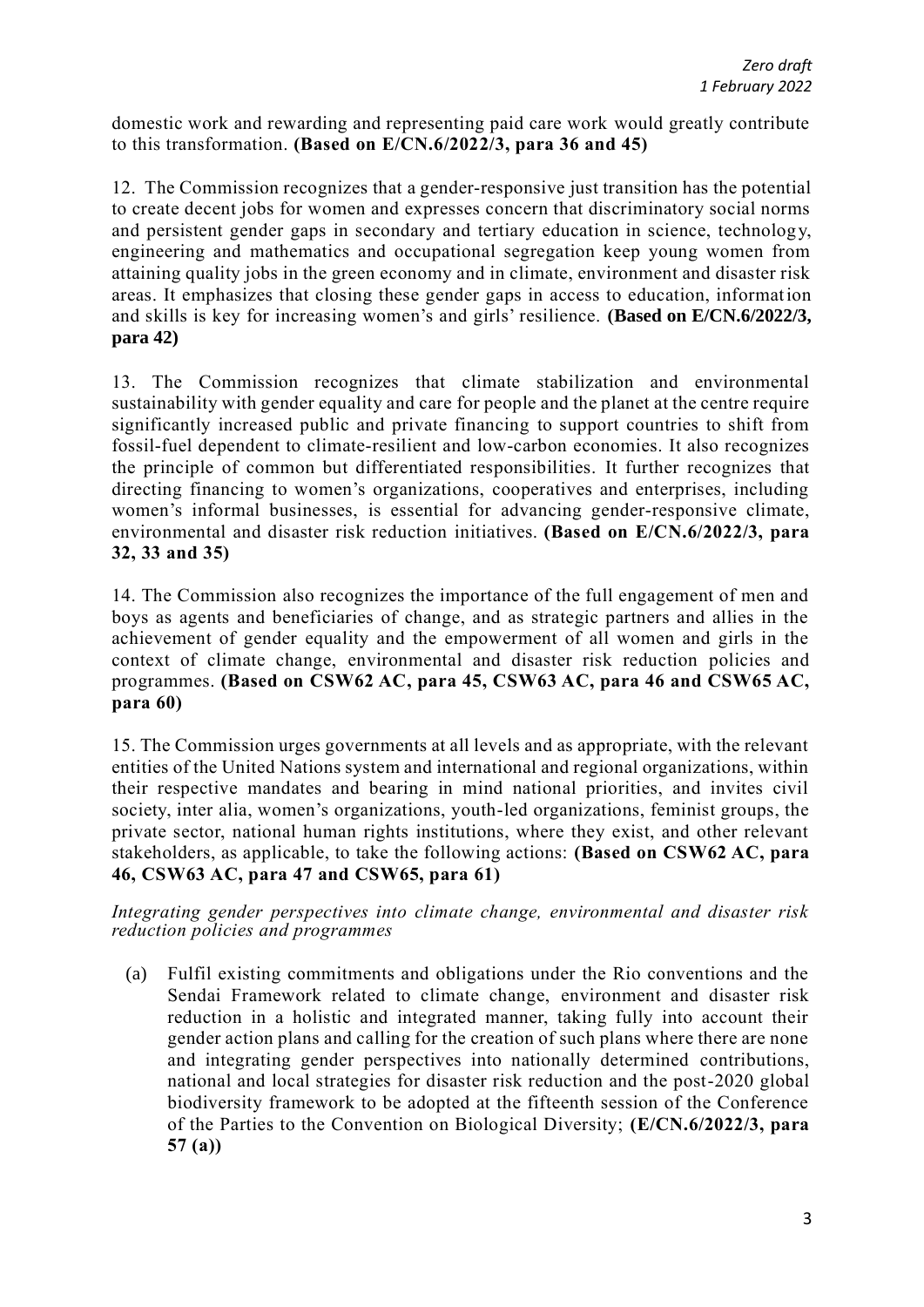- (b) Promote and protect the right of women and girls to a safe, clean, healthy and sustainable environment and adopt policies for the enjoyment of this right; **(E/CN.6/2022/3, para 57 (b))**
- (c) Recognize the disproportionate and distinct effects of climate change, environmental degradation and disasters on women and girls, in particular those facing multiple and intersecting forms of discrimination, and ensure that policies and programmes reflect these impacts to strengthen the resilience and adaptive capacities of women and girls in cities and coastal and rural areas; **(E/CN.6/2022/3, para 57 (c))**
- (d) Recognize the impacts of climate and environmental crises and disasters on women and girls in conflict- and crisis-affected settings, and systematically integrate gender perspectives into climate and security mechanisms and programming; **(E/CN.6/2022/3, para 57 (d))**
- (e) Integrate gender perspectives into the design, funding, implementation, monitoring and evaluation of policies and programmes on climate change mitigation and adaptation, disaster risk reduction, biodiversity and environmental degradation and pollution, including microplastics, as well as into needs assessments, forecasting and early warning systems, and prevention, preparedness, response and recovery plans; **(E/CN.6/2022/3, para 57 (e))**
- (f) Strengthen coordination and gender mainstreaming across sectors and all levels of government for the integrated formulation and implementation of genderresponsive climate change, environmental and disaster risk reduction policies and programmes; **(E/CN.6/2022/3, para 57 (f))**
- (g) Strengthen the capacity of national gender equality mechanisms at all levels with sustainable and adequate funding, including through official development assistance, to support the mainstreaming of a gender perspective into the design, delivery and evaluation of climate change, environmental and disaster risk reduction policies and programmes; **(E/CN.6/2022/3, para 57 (g))**

*Promoting the participation and leadership of women*

- (h) Ensure the full, equal and meaningful participation and leadership of women at all levels of climate change, environmental and disaster risk reduction governance, including in national institutions and delegations to the Conferences of the Parties to the Rio conventions and other decision-making forums, taking appropriate special measures, including quotas, with particular attention given to enabling the participation of young women; **(E/CN.6/2022/3, para 57 (h))**
- (i) Leverage the participation and influence of women in managing the conservation and sustainable use of natural resources, including in conflict- and crisis-affected settings; **(E/CN.6/2022/3, para 57 (i))**

## *Expanding gender-responsive finance*

(j) Significantly increase investment in gender-responsive climate change and in environmental and disaster risk reduction policies and programmes through the mobilization of financial resources from all sources, including public, private, national and international resource mobilization and allocation, with increased priority given to gender equality and the empowerment of women in official development assistance; **(E/CN.6/2022/3, para 57 (j))**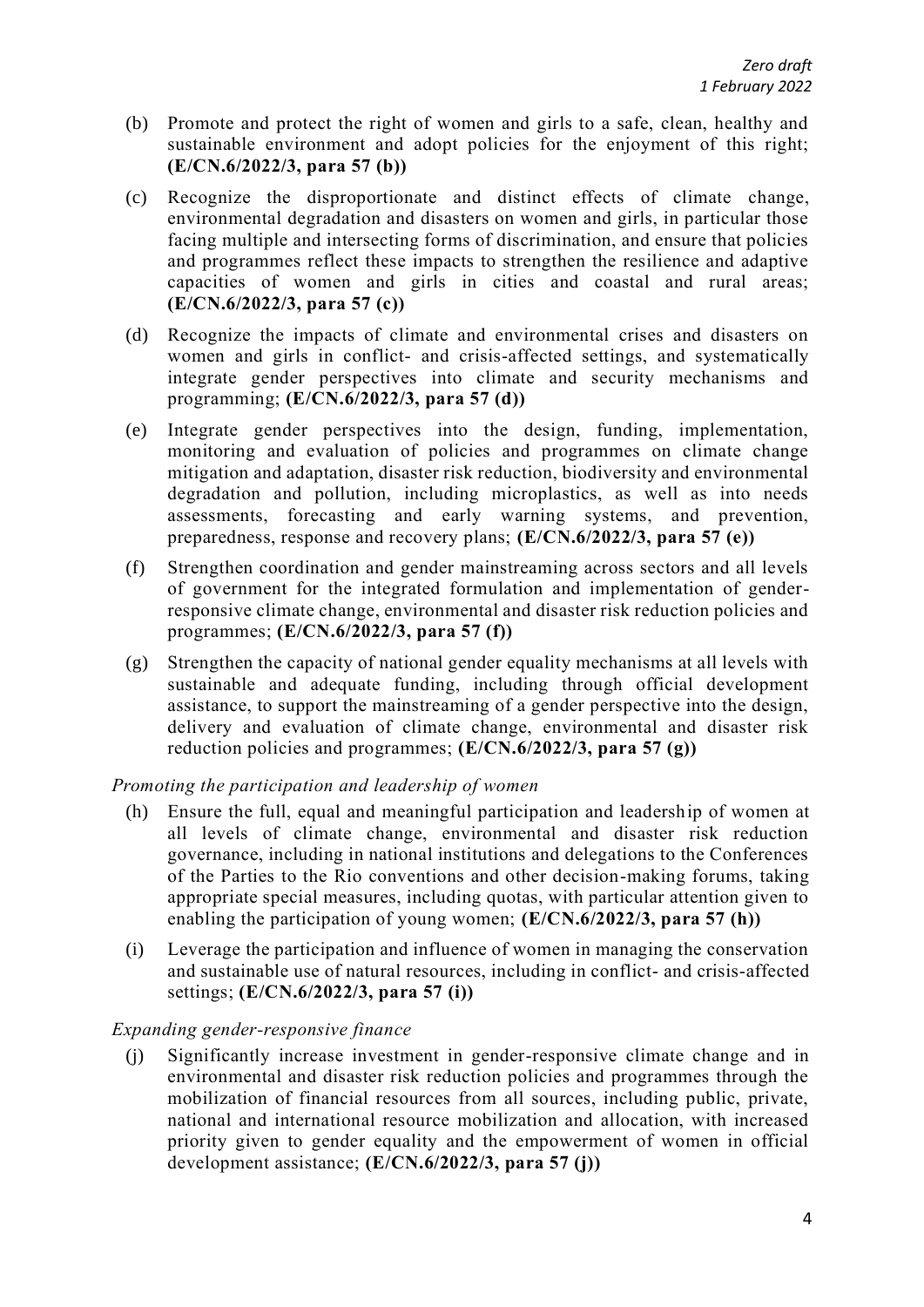- (k) Fulfil existing climate change, environmental and disaster risk reduction financial commitments, including the annual commitment of \$100 billion to support developing countries in addressing climate change, and integrating gender perspectives; **(E/CN.6/2022/3, para 57 (k))**
- (l) Repurpose environmentally harmful subsidies for fossil fuels and agriculture to finance policies and programmes to strengthen and increase the resilience of women and girls to climate change, environmental degradation and disasters; **(E/CN.6/2022/3, para 57 (l))**
- (m) Increase public and private financing to women's organizations and enterprises for climate change, environmental and disaster risk reduction initiatives; **(E/CN.6/2022/3, para 57 (m))**

*Building the resilience of women*

- (n) Build and strengthen the resilience of women and girls in the context of climate change, environmental degradation and disasters through the financing and provision of sustainable infrastructure and public services, social protection and decent work for women; **(E/CN.6/2022/3, para 57 (n))**
- (o) Promote lifelong learning, training and education, including in science, technology, engineering and mathematics, for women and girls, and leverage the ancestral knowledge and practices of indigenous peoples and local communities for gender-responsive climate change adaptation, biodiversity conservation and sustainable use, and disaster risk reduction; **(E/CN.6/2022/3, para 57 (o))**
- (p) Take concrete measures to realize the right to the enjoyment of the highest attainable standards of physical and mental health, ensuring universal access to sexual and reproductive health and rights, to build the climate, environmental and disaster resilience of all women and girls; **(E/CN.6/2022/3, para 57 (p))**
- (q) Prevent and respond to violence against women and girls in contexts of climate and environmental crises and disasters, ensuring the provision of essential services to victims and survivors of violence; **(E/CN.6/2022/3, para 57 (q))**
- (r) Promote and protect the rights of women environmental human rights defenders and ensure that violations and abuses against them are investigated and that those responsible are held accountable in line with global and regional agreements, when applicable; **(E/CN.6/2022/3, para 57 (r))**

## *Enhancing gender statistics and data disaggregated by sex*

(s) Strengthen the capacity of national statistical offices and government institutions to collect, analyse, disseminate and use data on climate change, environmental and systemic risks and disaster impacts, disaggregated by income, sex, age, race, ethnicity, migration status, disability, geographical location and other characteristics, including on links between climate change and child marriage and other areas with distinctive impacts on women and girls, and support developing countries in ensuring high-quality, reliable and timely gender statistics to inform climate change, environmental and disaster risk reduction policies and programmes; **(E/CN.6/2022/3, para 57 (s))**